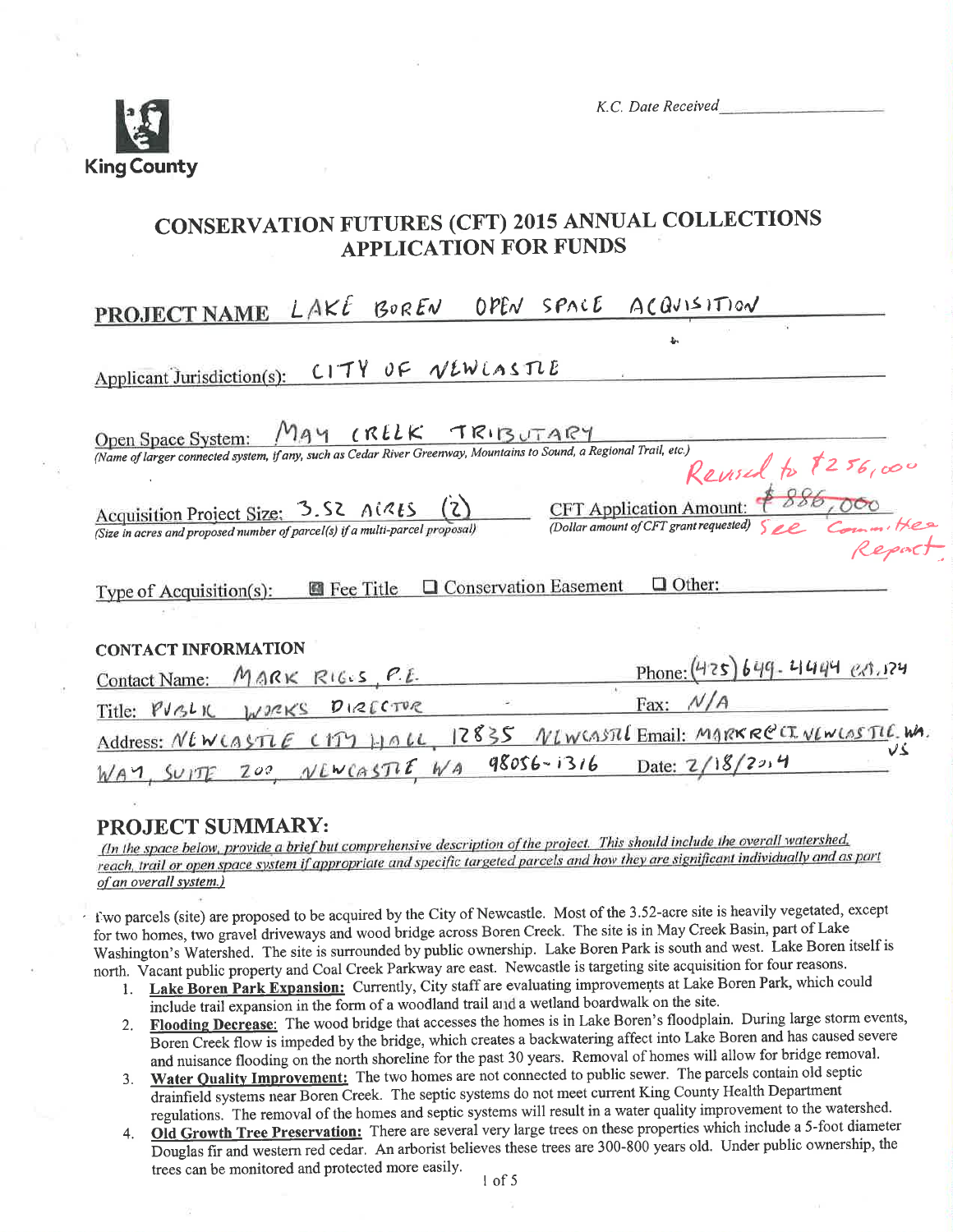## 1. OPEN SPACE RESOURCES

Please review the attached evaluation criteria. For the proposed acquisition parcel(s), please mark those criteria that apply and thoroughly, yet succinctly, describe in the space below how the proposed acquisition satisfies each marked criteria. Please clearly describe how these criteria might be met at a landscape level, and how they apply to individual parcels. If restoration is part of the plan, please briefly describe the current condition and the hoped for restored condition that is the goal of the acquisition.

- **a** A. Wildlife habitat or rare plant reserve  $\Box$  E. Historic/cultural resources **E.** B. Salmon habitat and aquatic resources **E.** F. Urban passive-use natural
- 
- 
- 
- 
- 
- **th B.** Salmon habitat and aquatic resources **E.** F. Urban passive-use natural area/greenbelt **C.** Scenic resources **E.** G. Park/open space or natural corridor addit **<sup>1</sup>** G. Park/open space or natural corridor addition
- **D.** Community separator **Deparation Deparation Deparation E** H. Passive recreation opportunity/unmet needs
- A. Wildlife habitat or rare plant species: The City of Newcastle's proposed acquisition of two privately owned parcels (site) would provide 3.52 acres of wildlife habitat under new public ownership. Approximately 90% of the site is currently vegetated and that vegetation would remain. The vegetation is a combination of mature old growth evergreen and deciduous trees, wetland scrub-shrub vegetation and degraded wetland buffer habitat. Existing local wildlife includes black bear, raccoon, squirrel, deer, cougar, bobcats, amphibians and many bird species. Wildlife would continue to use the site. Rare plant species have not been observed on the site. The City is willing to restore and enhance degraded wetland and stream buffers following the removal of the homes, driveways, etc.
- B. Salmon habitat and aquatic resources: Salmon habitat exists on the site, specifically in Boren Creek on the east side of the site and Lake Boren to the north. The site's low point is Boren Creek which drains Lake Boren, located immediately north of the site. Boren Creek flows approximately one mile south until the confluence with May Creek. May Creek flows several miles northwest until discharging into Lake Washington. Boren Creek contains fish and fish habitat. Lake Boren is stocked with rainbow trout every couple years by Washington State Department of Fish and Wildlife. Although it is a fairly rare occurrence, several residents have observed Chinook and Coho salmon in Boren Creek. There are several partial barriers to salmon migration downstream in Boren Creek, but they are not considered impassible barriers for salmon. Aquatic resourçes are present as evidenced by Boren Creek, several contiguous wetlands to Boren Creek and Lake Boren to the north. Boren Creek is essentially the low point in the north-south orientation in the Newcastle plateau between I-405 and Cougar Mountain.
- C. Scenic resources: The site's scenic resources are considerable. Resources include several old growth evergreen trees, at least three wetlands and Boren Creek. Also, Lake Boren abuts the site to the north and lake views are visible from the site.
- D. Community separator: The site would act as a community separator between Coal Creek Parkway and Lake Boren Park. Removal of the two homes would create a more uniform Lake Boren Park boundary with Coal Creek Parkway.
- E. Historic/cultural resources: These resources probably do not apply to this site.
- Urban passive-use natural area greenbelt: The site meets this criteria significantly. Urban passive use would be F. orban passive-use natural area greenotic. The she meets this enterta eigenvelope that would provide access to Lake Boren accomplished. Ultimately, a trail would be built in this woodland / wetland area that would provide a Park from Coal Creek Parkway. The Boren Creek greenbelt is regionally significant as it stretches nearly 1.5 miles from<br>north to south. The greenbelt is centered on Boren Creek and stretches from Lake Boren to the north do with May Creek to the south. There are only two road crossings of Boren Creek from the north edge of Lake Boren down to May Creek,
- G. Park/open space or natural corridor addition: This criteria is met. Lake Boren Park would be expanded by several acres, specifically in the form of open space and natural corridor addition. Future restoration would include removal of invasive non-native vegetation such as Himalayan blackberry and knotweed. Enhancement of the wetland and wetland / stream<br>buffers would occur in the future by planting native trees and shrubs, possibly as a Wetland Mitigation Banki partnership with an active local non-profit organization called the Weed Warriors.
- H. Passive recreation opportunity/unmet needs: The acquisition of these properties allows the City to build a new trail from Lake Boren's south shoreline to Coal Creek Parkway. This trail opportunity would be a major public benefit. The trail could be a series of boardwalks and/or a pedestrian bridge above Boren Creek and Lake Boren's floodplain.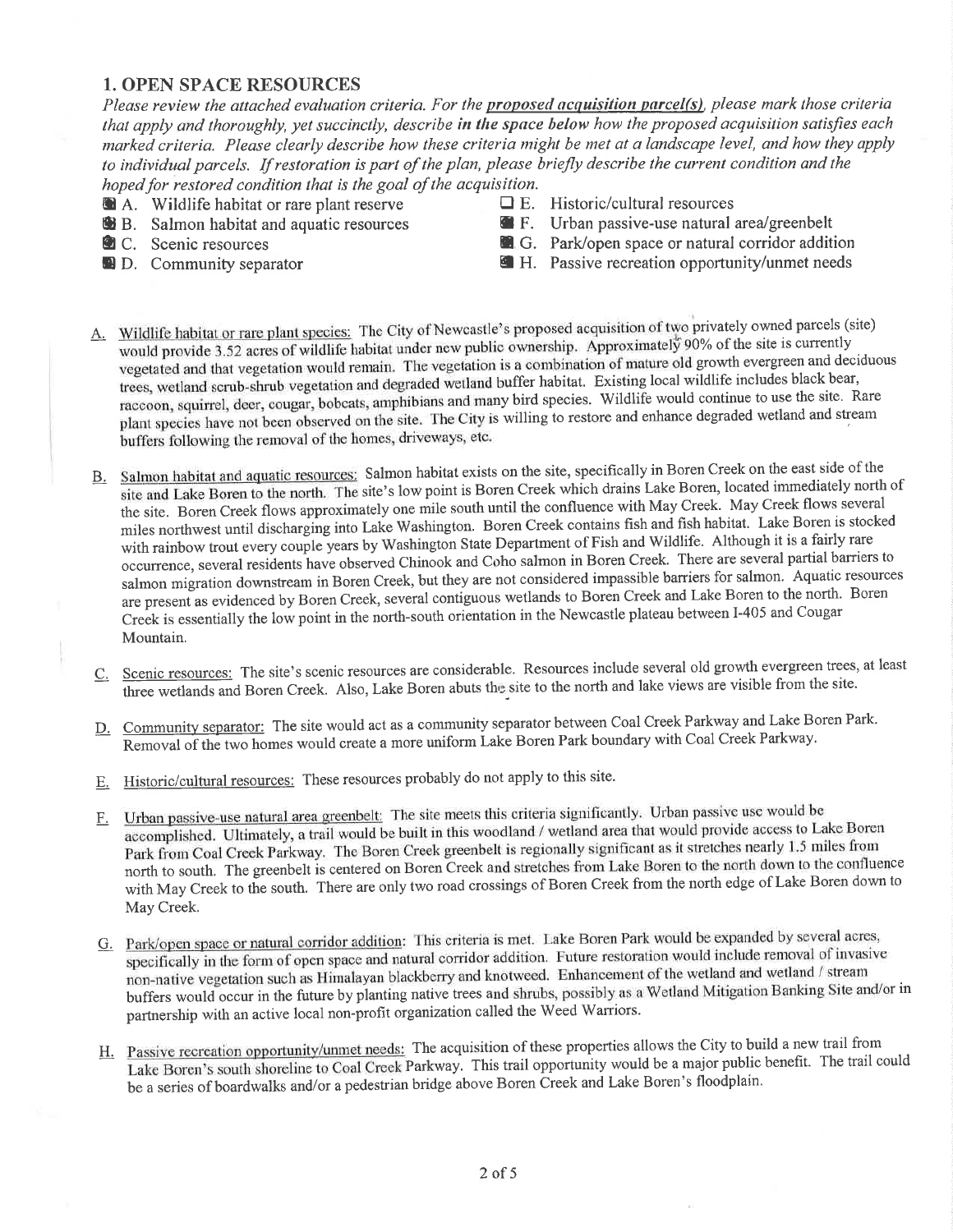#### 2. ADDITIONAL FACTORS

For the **proposed acquisition parcel(s)**, please mark all criteria that apply and thoroughly, yet succinctly, describe in the space below how the proposed acquisition satisfies each marked criteria.

- D A. Educational/interpretive opportunity
- **B.** B. Threat of loss of open space resources
- **B** C. Ownership complexity/willing seller(s)/ownership interest proposed
- **2** D. Partnerships Describe any public or private partnerships that will enhance this project
- **E.** Is the property identified in an adopted park, open space, comprehensive, or community plan?
- $\Box$  F. Transferable Development Credits (TDC) participation
- A. Educational/interpretative opportunity: Following hopeful property acquisition and the addition of a trail, there is the opportgnity to provide educational sign placards in front of the mature native vegetation. This could be an interpretative opportunity for the local elementary schools. There are several stands of old-growth western red cedar trees. Sign placards could provide a history of the trees.
- B. Threat of loss of open space resources: If this property is not acquired by the City, then the homes will likely be demolished and re-developed with new homes. Consequently, the threat of loss of open space resources is definitely present.
- C. Ownership complexity/willing seller(s)/ownership interest proposed: Current ownership of the site is by two different property owners. The smaller property (tax parcel number 342405-9103) is owned by Paul Moore. The home on this parcel has not been occupied in for at least five years. The surrounding forest has begun to overtake the home as blackberry vines have crawled over the roof and into the home. During the past several years, Mr. Moore has approached the City of Newcastle about selling his property to the City. City of Newcastle City Manager Rob Wyman has been in contact with Mr. Moore about a potential purchase / sale agreement, This property can likely be purchased by the City.

The larger property (tax parcel number 342405-9073) is now owned by Christy Doolittle. The previous property owner, Frank Holt, passed away approximately one year ago at the age of approximately 90. Mrs. Doolittle is the daughter of Mr. Holt. Mrs. Doolittle has also been in contact with Rob Wyman about the City purchasing the Holt property.

Appraisals of both properties were performed on August 5,2073 by James Greenleaf, MIA of McKee & Shalka (1200 Sixth Avenue, Suite 1805, Seattle, Washington 98101, Phone: (206) 343-8909, Fax: (206) 386-5777). The appraisal on the Moore Property was \$190,000. The appraisal on the Holt Property was \$230,000. The total site's appraised value was \$420,000. In February 2012, Zillow.com showed the value of the Moore Property to be \$325,000 and the Holt Property to be \$511,000. The total value of the site per Zillow is \$836,000. Newcastle staff believes the values on Zillow.com are more accurate than the appraised values, because the appraisal occurred approximately nine months ago. However, Zillow.com's value is probably higher than what could be expected on the open market, because both parcels are significantly constrained by critical areas (wetland, streams, etc.). Net development area is not accounted for in Zillow's value.

- D. Partnerships: If the site were to be acquired by the City, then there will likely be partnerships forged between the City and Weed Warriors, as described above for weed removal, planting native trees and shrubs, etc. Also, there would be a partnership between the City and Newcastle Trails (another local non-profit) in order to develop a trail through the site. In ãddition, there would likelybe a partnership between the City and various local Boy Scout troops, as many Eagle Scouts help build trails and sign kiosks in Newcastle.
- E. Is the property identified in an adopted park, open space, comprehensive, or community plan?: During the past several years, the City's Economjc and Community Development Committee has identified this site as a super location for a trail that would connect Lake Boren Park to Coal Creek Parkway.
- F. Transferable Development Credits (TDC) participation: The City of Newcastle does not have this development process available,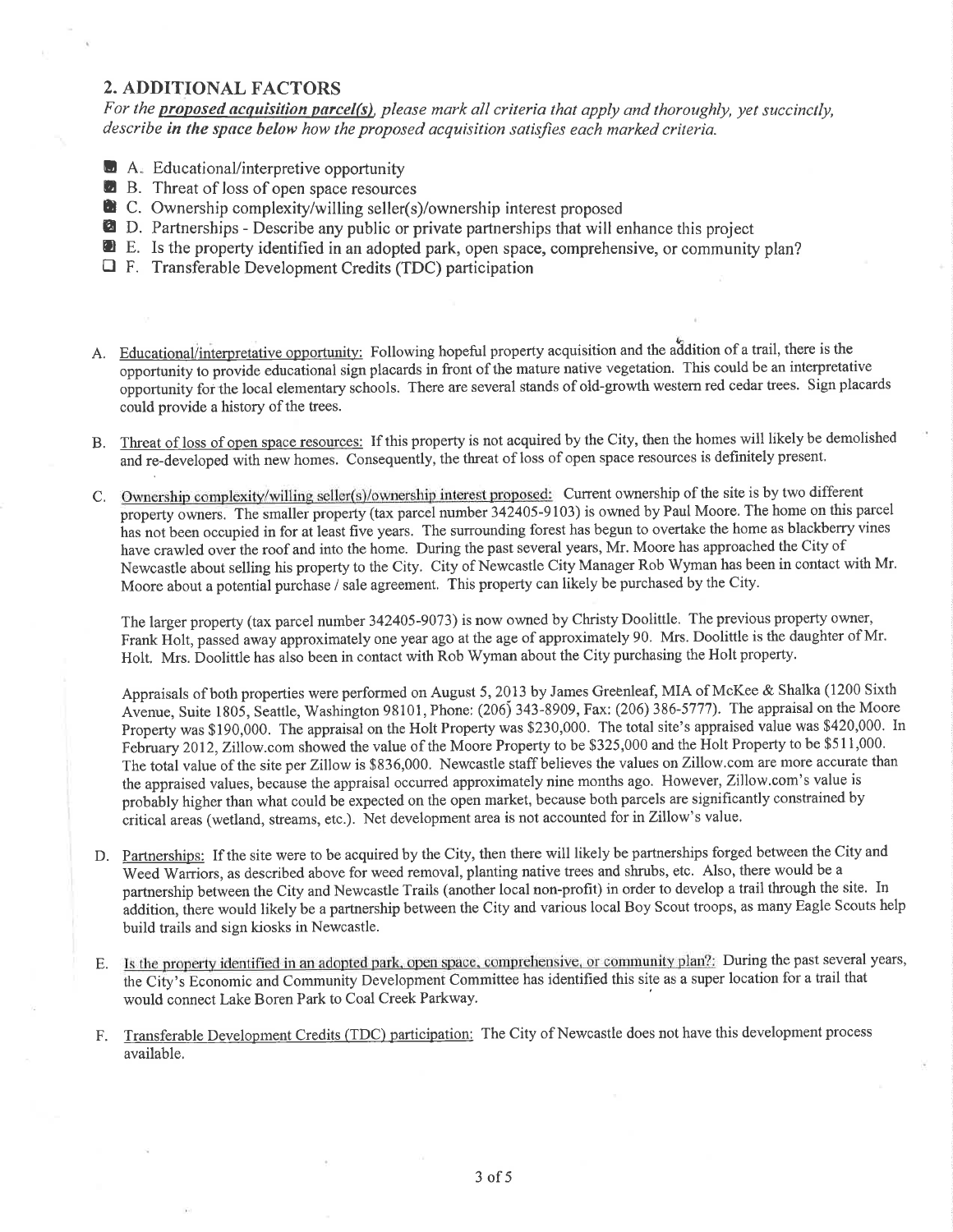## 3. STEWARDSHIP AND MAINTENANCE

How will the property be stewarded and maintained? Does the property lend itself to volunteer stewardship opportunities? How will ongoing stewardship and maintenance efforts be funded?

The property will be stewarded and maintained by the City of Newcastle, specifically Newcastle's Public Works Department. The PW Department has a maintenance division with six full time employees and three seasonal employees to support the site's needs. Volunteer opportunities by the community for this site would be encouraged. Much of the site has been overtaken by Himalayan blackberry and knotweed. The City of Newcastle partners with the Weed Warriors (WW) (http://www.newcastleweedwarriors.org), a local non-profit agency, who remove invasive plants, restore degraded environments and foster a responsibility to public areas. The WW and their volunteers have provided nearly 8,000 hours of community service on projects in Newcastle. The WW would be called upon to help remove the non-native invasive vegetation and restore the environment to its historic native conditions. The City also partners with Newcastle Trails (NT) (http://www.newcastletrails.org), a local non-profit agency, who helps build and maintain trails in Newcastle. Thousands of volunteer hours have been provided by NT to build and maintain trails in Newcastle. NT would help build a trail on the site. NT is invaluable in trail routing, trail construction methods, and soliciting volunteers. Stewardship and maintenance efforts would be funded through the City Public Works Operating Fund. The trail construction project would be funded through Parks Capital Project P-005 (Trails Acquisition and Development) which typically has an annual budget of \$40,000/year.

## **4. PROJECT BUDGET**

| 1) TOTAL CFT APPLICATION AMOUNT <sup>®</sup> | CFT: 886,000        |
|----------------------------------------------|---------------------|
| 2) TOTAL PEL APPLICATION AMOUNT <sup>b</sup> | PEL: NOT APPLICABLE |

 $^a$ Allowable CFT acquisition costs (Ordinance 14714): The disbursement of funds shall be made only for capital project expenditures that include costs of acquiring real property, including interests in real property, and the following costs: the cost of related relocation of eligible occupants, cost of appraisal, cost of appraisal review, costs of title insurance, closing costs, pro rata real estate taxes, recording fees, compensating tax, hazardous waste substances reports, directly related staff costs and related legal and administrative costs, but shall not include the cost of preparing applications for conservation futures funds. <sup>b</sup>King County projects only, if applicable.

**Estimation of property value:** 

Briefly note how land values have been estimated (i.e., appraisal, property tax assessment, asking price, letter of value or other means). SEE SLCPON 2 ABOVE. APPRAISAL ON PROPLATIES OCCURATO IN  $FALL$  2013. 2013. BOUNDARY AND WETLAND SURVEYS WERE PERFORMED IN WETLAND OELINEATION REPORT  $W<sub>0</sub>$ RLLENTLY  $Lompliflo$ 

| <b>PROJECT COSTS</b>                                   | ESTIMATED DOLLAR AMOUNT OR RANGE |                              |  |
|--------------------------------------------------------|----------------------------------|------------------------------|--|
| Total property interest value                          | 83600                            | 71160                        |  |
| Title and appraisal work                               | $0$ $00$                         | (APPRAISAL ALRLADY PLEFATIO) |  |
| Closing, fees, taxes                                   | 10000                            |                              |  |
| Relocation                                             |                                  |                              |  |
| Hazardous waste reports, Surviv, WEDAND CLOST          | 20,000                           | (ALREAGH eleForm (0)         |  |
| Directly related staff, administration and legal costs | 0.00                             |                              |  |
| Total Project Costs (CFT and other funds)              | 886,000                          | 256,000                      |  |
|                                                        | $\Lambda$ of $\zeta$             | committee Report             |  |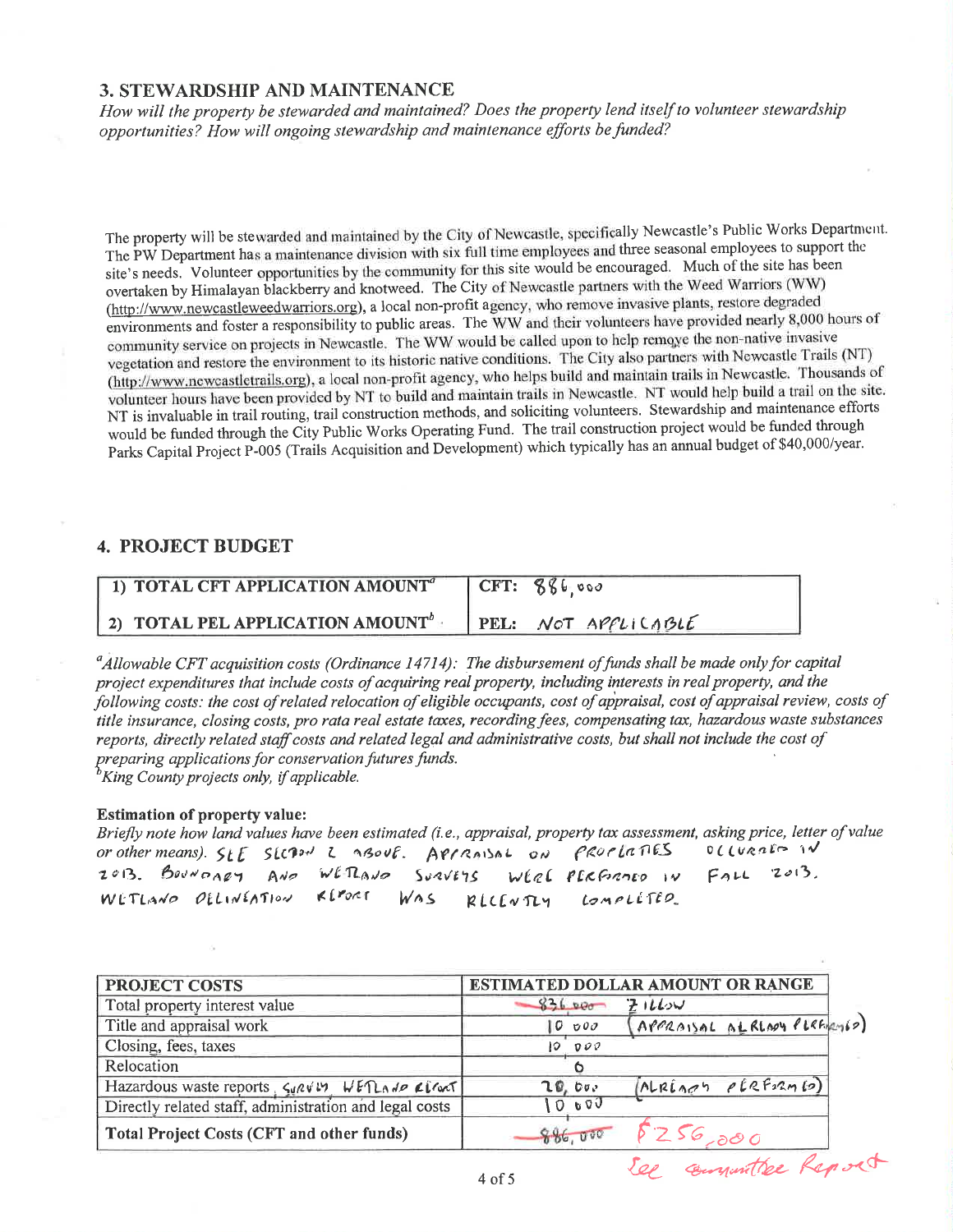| <b>MATCHING FUNDS: Existing Sources</b><br>(CFT can only provide a maximum of 50% of anticipated<br>project costs) | <b>DATE</b><br>(Expended or Committed) | <b>DOLLAR AMOUNT</b><br>(Expended or Committed) |
|--------------------------------------------------------------------------------------------------------------------|----------------------------------------|-------------------------------------------------|
| CITY OF NEWCASTLE SWM FUND 5-031                                                                                   | $R[1091]$ $N$ $R=1902$ $615$           | 18413000                                        |
|                                                                                                                    |                                        |                                                 |
| <b>Total CFT Funds Previously Received</b><br><b>This Project</b>                                                  | NONE                                   | ₩                                               |
| <b>Total Matching Funds and Past CFT Funds</b><br><b>Currently Identified</b>                                      |                                        | 000                                             |
| <b>Unidentified Remaining Match Need</b>                                                                           | å.                                     |                                                 |

Unidentified remaining match need: What funds are anticipated and what is the time frame? Please briefly discuss how the unidentified remaining match need above will be met.

|       | THE MATCH WILL HELP LIPS of NEWLASTLE ACQUIRE THESE TWO PARCELS. |  |
|-------|------------------------------------------------------------------|--|
| 44300 | THE MONEY WILL BE NEED IN 2014 OR 2015.                          |  |
|       | IT'S VNLIKELY THAT THIS WOULD EXTEND INTO 2016.                  |  |

## 5. IN-KIND CONTRIBUTIONS FROM PARTNERSHIPS

| <b>Brief Activity Description</b> | <b>Dollar Value of</b><br>In-kind<br>Contribution | <b>Status</b><br>(Completed or Proposed) | <b>Activity Date Range</b><br>(Completion Date or Proposed<br>Completion Date) |
|-----------------------------------|---------------------------------------------------|------------------------------------------|--------------------------------------------------------------------------------|
| WELD REMOVAL PLANTING             | NOT SURE                                          |                                          |                                                                                |
| OF NATIVE TREES AND SHRUSH        | 411                                               | $PROP\noSEP$                             | $2015 - 2017$                                                                  |
| CONSTRUCTION OF TRAIL             | NOT SURE                                          |                                          |                                                                                |
|                                   | 9E                                                | PROPOSED                                 | $2016 - 2017$                                                                  |
|                                   |                                                   |                                          |                                                                                |
|                                   |                                                   |                                          |                                                                                |
| <b>TOTAL</b>                      |                                                   |                                          |                                                                                |

## 6. ATTACHED MAPS (Two maps are now required: 1) site map and 2) general location map; you may also include one additional map, aerial photo or site photo)

8 11" maps are preferred, but 11 x 17" is acceptable if folded and hole-punched for insertion into a three-ring binder.

#### Site Map that shows the following:

- Each parcel proposed for acquisition in yellow or distinct shading and an indication of any parcel proposed for less than  $\bullet$ fee simple acquisition, such as a conservation easement;
- Location of any proposed development to the site such as parking, trails or other facilities;
- Location of any proposed site restoration;  $\bullet$
- Existing adjacent public (local, state or federal) parks or open spaces labeled and shown in dark green or distinct  $\bullet$ shading.

#### Location Map that shows the following:

- Other permanently protected open spaces (private, non profit, institutional, etc.) shown in light green or distinct shading;  $\bullet$
- Major water courses such as creeks, rivers, lakes or wetlands;  $\bullet$
- Major roads, arterial roads or regional trails.  $\bullet$
- Map scale: This map should show approximately a ten-mile radius around the proposed acquisition(s).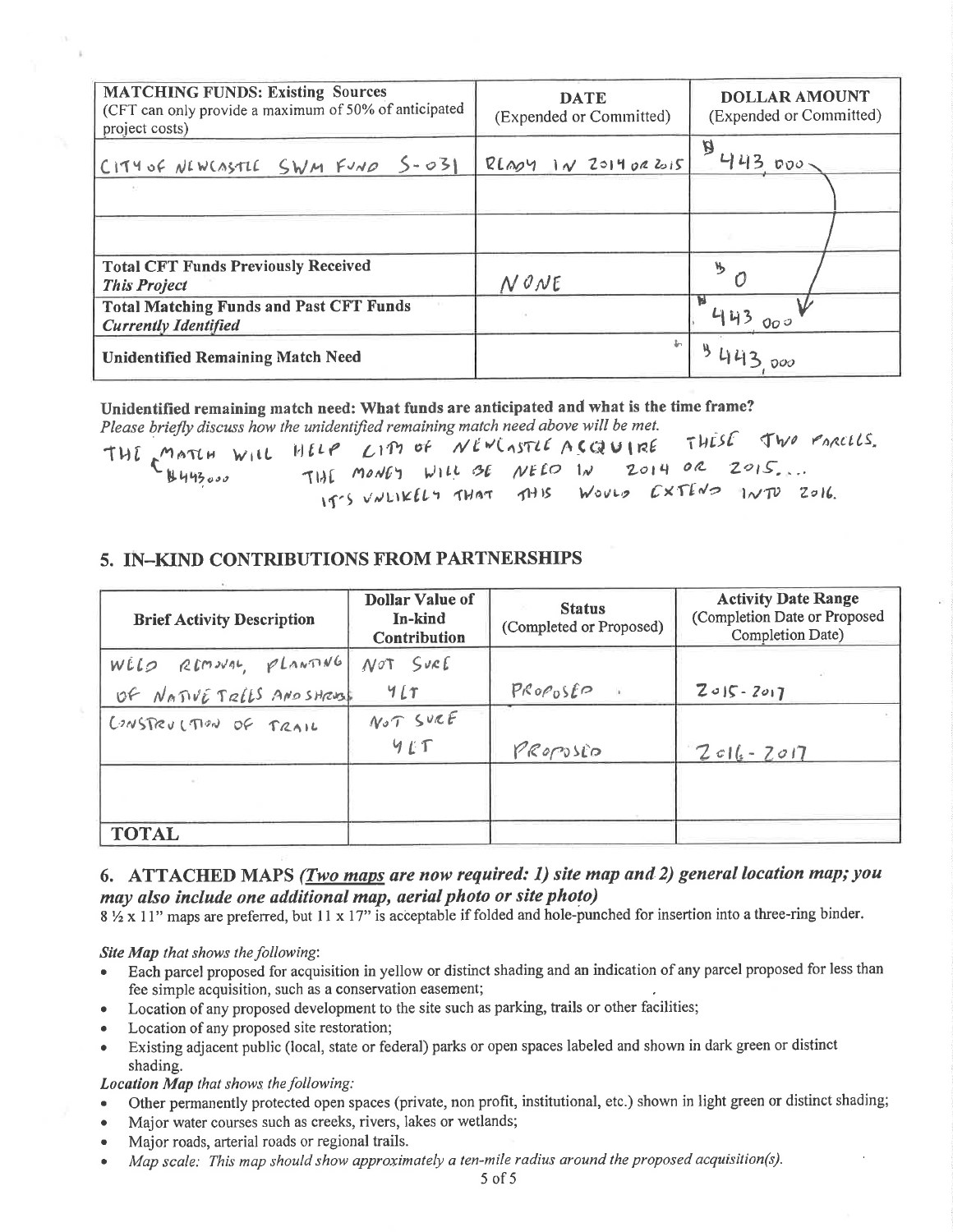

 $\sigma$